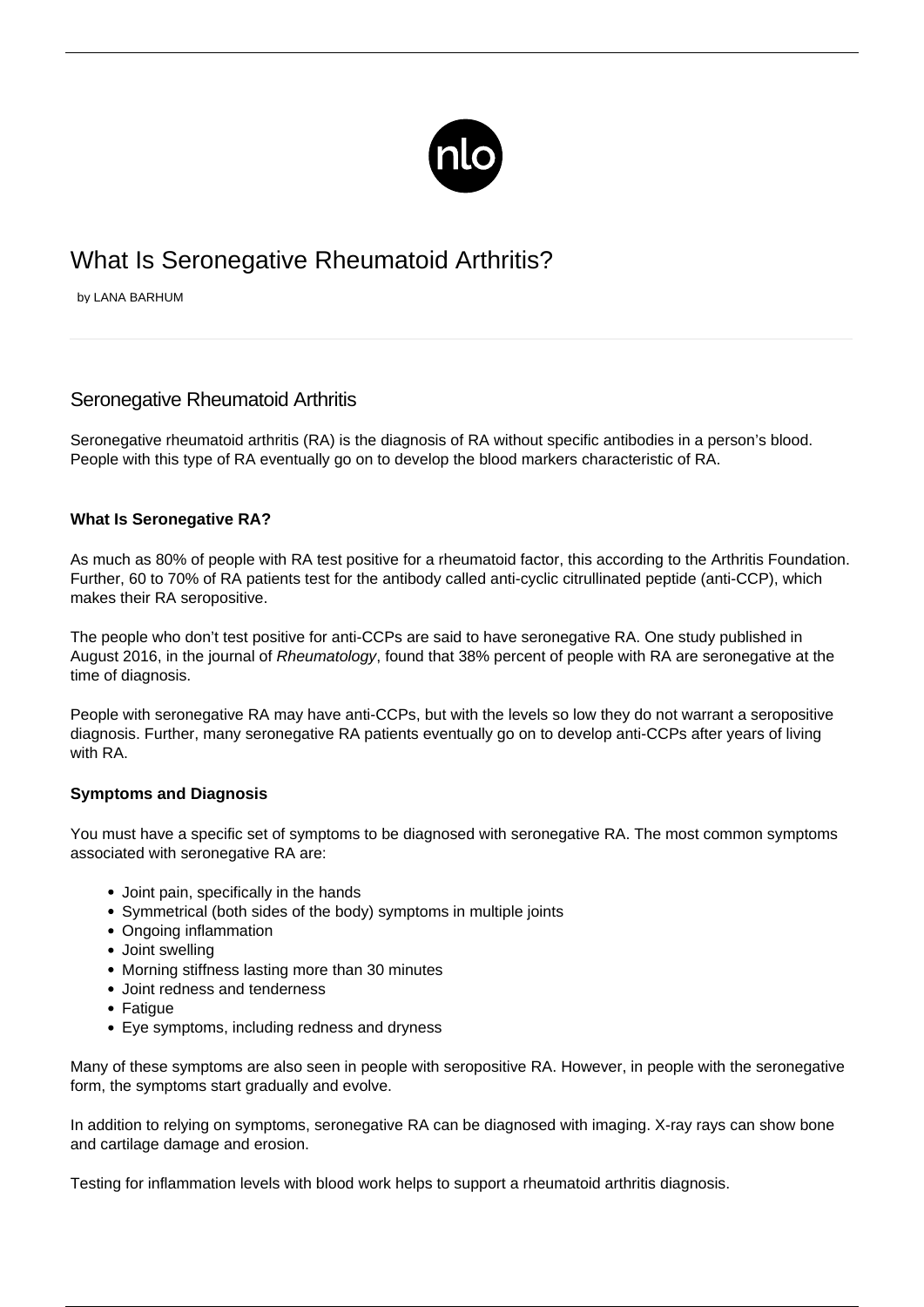# **Prognosis for Seronegative Rheumatoid Arthritis**

Determining the outcome for RA is difficult, regardless of whether RA is seronegative or seropositive. RA, in general, starts out with mild symptoms and worsens with time.

People who are seronegative tend to have a milder form of the disease. However, there is a way to say with certainty whether RA symptoms will worsen or continue to be mild.

In fact, newer studies tend to disagree with the notion people with seronegative RA have milder symptoms, especially as it pertains to inflammation.

One [recent European study,](https://ard.bmj.com/content/76/2/341) reported in the Annals of the Rheumatic Disease, looks at 234 people with both seronegative and seropositive RA and who had experienced symptoms for less than two years. Those were seronegative RA showed higher inflammation levels and more affected joints.

#### **Treatment**

Treating seronegative RA is no different than managing seropositive RA. RA treatment is aimed at:

- Stopping inflammation
- Relieving pain and symptoms
- Preventing joint damage
- Halting the disease's progression, so organs are not affected
- Improving physical function, overall well-being, and quality of life
- Reducing long-term disease complications

Non-steroidal anti-inflammatory drugs (NSAIDs) are often used to treat seronegative RA during flares, but they do not affect RA's disease course. Your doctor may also prescribe corticosteroids to help get inflammation levels down.

Disease-modifying antirheumatic drugs (DMARDs), such as methotrexate, are usually the first [medications](/rheumatoid-arthritis-medications-and-their-side-effects/) [prescribed for RA](/rheumatoid-arthritis-medications-and-their-side-effects/). DMARDs stop the immune system's overactive response to block inflammation that would slowly destroy the joints in people with RA.

#### **Additional Differences Between Seronegative RA and Seropositive**

In addition to the potential of having a more aggressive disease, people who are seropositive may have further complications. Nodules and vasculitis are more often seen in people with seropositive RA.

#### **Rheumatoid Nodules**

Rheumatoid nodules are firm bumps that form under the skin close to the joints in people with RA. Nodules generally do not cause severe pain and are usually not a health concern. However, in some cases, the nodules may be infected.

#### **Rheumatoid Vasculitis**

Rheumatoid vasculitis occurs when inflammation spreads to include the blood vessels throughout the body and is a severe RA complication. When inflamed, the blood vessels become thickened, and their volume narrows down to the point of blockage – these blockages can compromise blood supply to affected organs.

Appropriate treatment for vasculitis can minimize the effects to the skin, eyes, nerves, heart, lung and/or other organs. The good news is that research studies show rheumatoid vasculitis is less common due to newer drugs for treating RA.